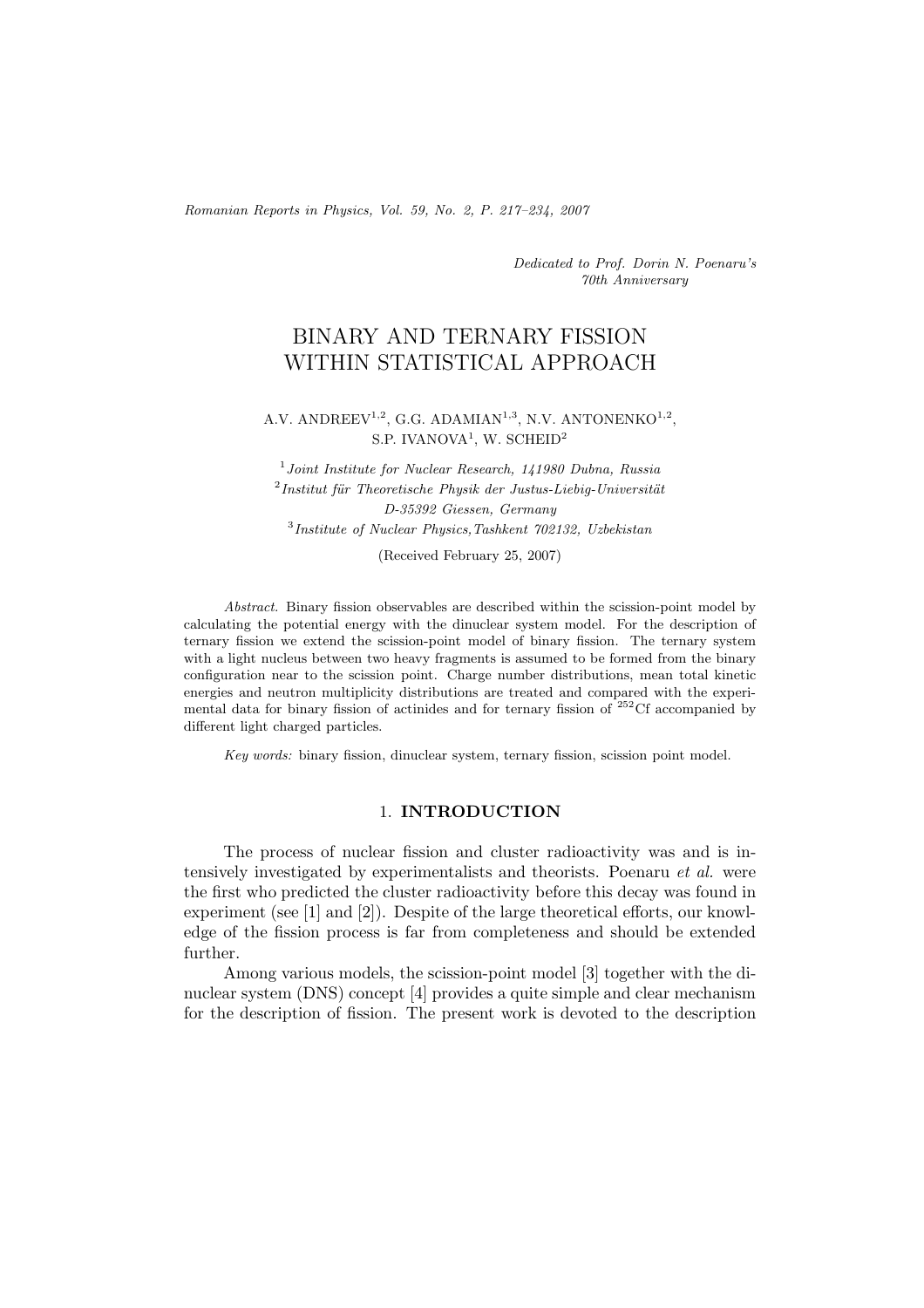of binary fission using the scission-point model and dinuclear system concept. The ternary fission is described in an analogous manner.

We consider the fission of heavy nuclei from Th to No. There exists detailed experimental information on the fission characteristics in this region [5– 14]. Masses and charges of fission fragments, their kinetic energies, the number of neutrons emitted from the fragments after the decay were measured. In the last two decades there were many experiments [15–20] carried out on the spontaneous ternary fission of  $^{252}$ Cf. The study of these rare processes is a challenge for the theory and is important for the understanding of the fission mechanism. Due to the emission of a light charged particle (LCP) from the region between the two heavy fragments, the process of the formation of fission fragments near the scission point becomes observable and the nuclear shape at the scission point can be explored. Based on the experimental information, it has been suggested in Ref. [21] that the ternary fission is a particular case of binary fission, i.e. the LCP is formed in the process of binary fission. The microscopic study [22] of the formation probability of an alpha-particle in the fissioning nucleus supports the hypothesis of the formation of an alpha-particle between the heavy fragments in the last stage of the fission process. The same conclusion follows from classical and semiclassical dynamical and statistical treatments [23–26]. In the present work we consider the formation of the ternary system as the second step after the formation of the binary system.

In Section 2 we consider the method of the calculation of the potential energy of binary and ternary scission configurations. Sections 3 contains the results of the calculations of charge distributions, mean TKE-mass distributions and neutron multiplicity distributions for both binary and ternary fission processes. A summary is given in Section 4.

# 2. **POTENTIAL ENERGY OF THE SCISSION CONFIGURATION**

# 2.1. BINARY SYSTEM

In the binary fission the fissioning nucleus with the mass number A and charge number  $Z$  is modeled near the scission point by the dinuclear system consisting of two co-axial nearly touching axially symmetric prolate deformed ellipsoids. The geometry of this binary system is described with the set of parameters: the mass numbers  $A_i$  and charge numbers  $Z_i$  of the fragments  $(i = 1, 2)$ , the deformation parameters of the fragments  $\beta_i$ , and the distance d between the centers of the fragments. To describe the deformation of the fragments, the ratio of major  $(c_i)$  and minor  $(a_i)$  semiaxes of the ellipsoid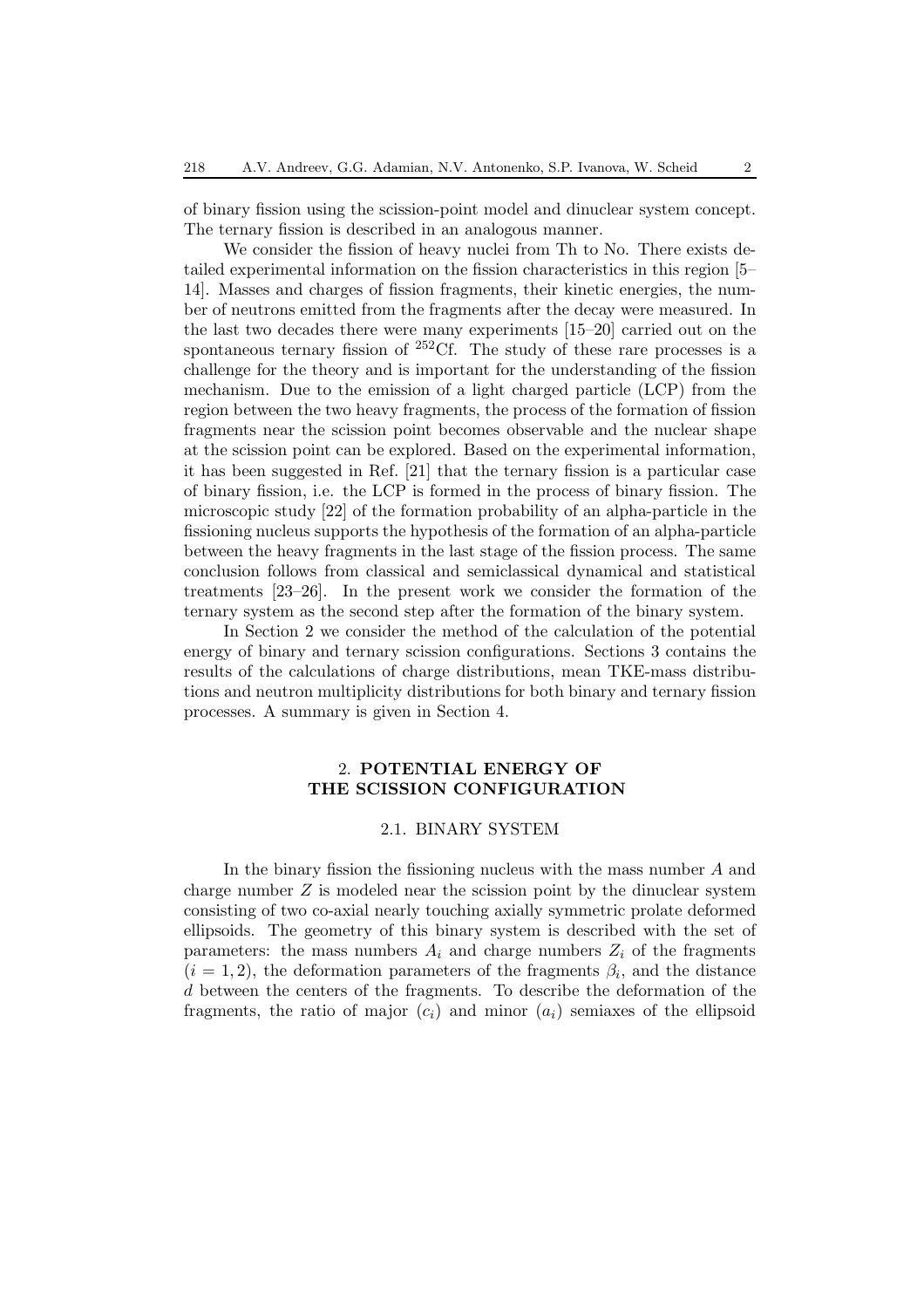was chosen as deformation parameter  $\beta_i = c_i/a_i$ . The volume conservation condition is taken into account. A schematic picture of the binary system with the parameters is presented in Fig. 1.



Fig. 1 – Schematic picture of a binary system with the parameters describing its geometry.

In the scission-point model the probabilities of formation of different scission configurations depend on the value of the potential energy of the system at the scission point. The general expression for the potential energy of a binary system consists of the following terms: the binding energies of the individual fragments, the energy of interaction between the DNS fragments and the rotational energy of the system:

$$
U(\{A_i, Z_i, \beta_i\}, d, L) = U_1^{LD}(A_1, Z_1, \beta_1) + \delta U_1^{sh}(A_1, Z_1, \beta_1) + U_2^{LD}(A_2, Z_2, \beta_2) + \delta U_2^{sh}(A_2, Z_2, \beta_2) + V^{C, int}(\{A_i, Z_i, \beta_i\}, d) + V^{N, int}(\{A_i, Z_i, \beta_i\}, d) + V^{rot}(\{A_i, Z_i, \beta_i\}, d, L),
$$
 (1)

where  $L$  is the angular momentum of the system. The energy of the *i*-th fragment consists of the liquid-drop energy  $U_i^{\tilde{L}\tilde{D}}$  and the microscopic shell correction term  $\delta U_i^{sh}$ . The liquid-drop energy is calculated by using the parameters of Ref. [27]. The shell correction term is calculated in the Strutinsky prescription [28] by using the two-center shell model [29]. The interaction potential consists of the Coulomb interaction  $V^{C, int}$  and nuclear interaction  $V^{\hat{N, int}}$ . The first interaction is calculated with uniformly charged ellipsoids, while the second one with a double-folding of nuclear densities with density-dependent Skyrme-type delta-forces [30]. For spontaneous and neutron induced fission we take  $V^{rot} = 0$ .

For a particular binary system at fixed fragment deformations the interaction potential is a function of the distance between the two binary fragments. The nuclear interaction has a minimum as a function of the distance, i.e. it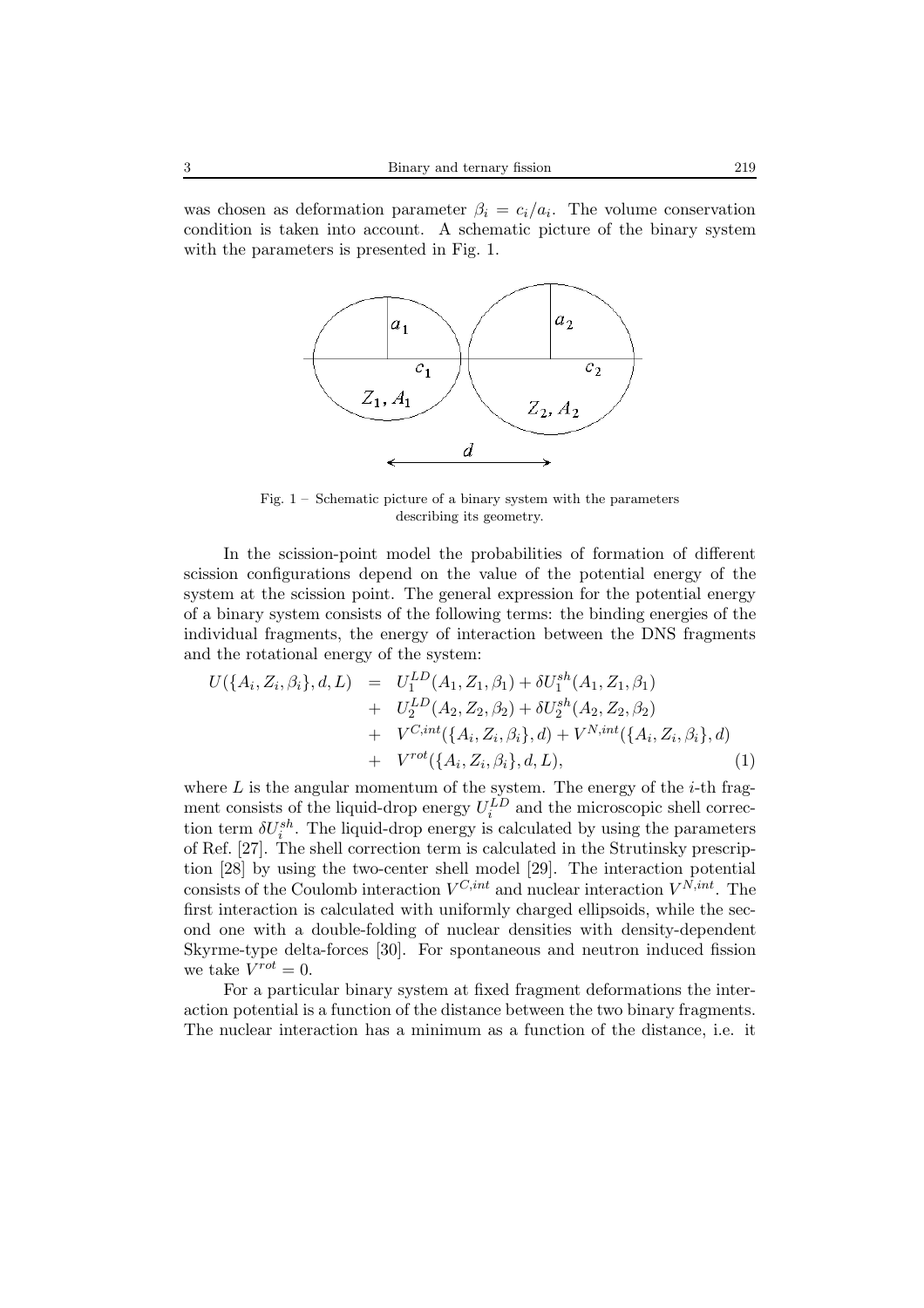is attractive for large distances and repulsive for small distances. As result of the summation of the different potentials, we find a potential with a minimum which we call "potential pocket" (Fig. 2). The depth of this minimum depends on the masses and deformations of the interacting nuclei. The depth is larger for light nuclei and smaller for heavy ones. With increasing deformations the depth of the potential pocket decreases. For very heavy fragments, for example, in the fission of nuclei heavier than  $262$ No into a symmetrical fragmentation, there is no potential pocket at any deformations of the fragments. For lighter nuclei like U, Pu, Cf the potential pocket can exist for small deformations but disappears for larger ones. If the fragments are light, the pocket exists at any reasonable deformation. The barrier resulting from our calculations is consistent with the existence of third minima found experimentally [31] in some heavy nuclei and with the shell model and macroscopic-microscopic calculations [32]. It was already earlier mentioned in Ref. [33] that the qualitative reason for such a third well is the complete formation of the fragments at the scission point.



Fig. 2 – The interaction potential as a function of the distance between the fragments for the system <sup>235</sup>U( $n_{th}$ , f)  $\rightarrow$ <sup>102</sup> Zr +<sup>134</sup> Te. The deformations  $\beta_1 = 1.75$  and  $\beta_2 = 1.2$  are taken at the minimum of the potential energy surface. The masses and charges of the fragments are taken at the maximum of the distribution of the fission fragments.

Due to the potential pocket the binary system lives some time before fission. The potential barrier prevents the system from immediate decay. During this time the system achieves equilibrium between the collective and internal degrees of freedom. This fact allows us to use the statistical approach for the calculation of different characteristics of fission which are mostly determined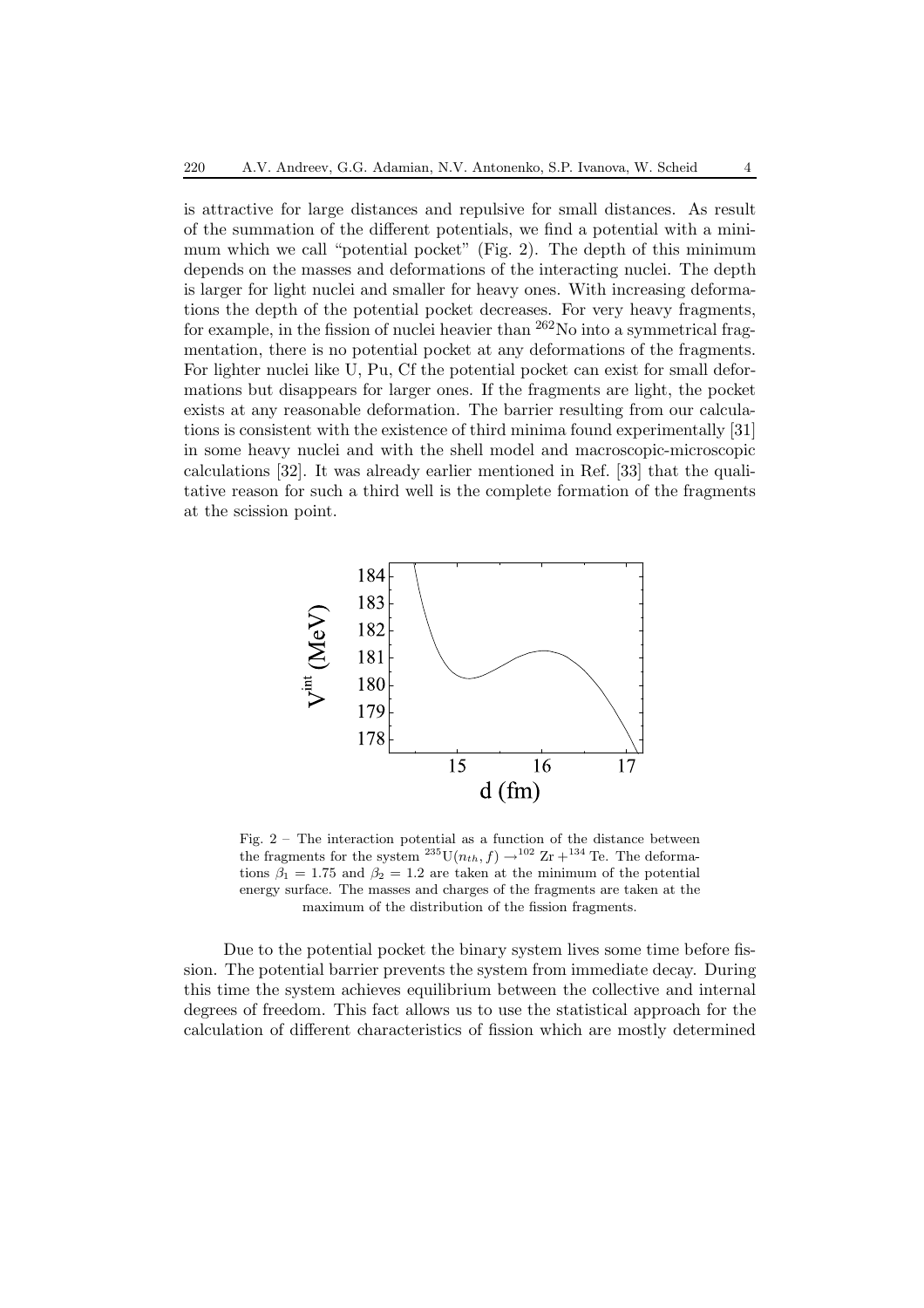by the configuration of the fissioning system at the scission point. To obtain charge and mass distributions of the fission fragments, distributions of the total kinetic energies and neutron multiplicity distributions from the fission fragments, we take the values of the potential energy at the distance  $d = d_b$ corresponding to the barrier of the interaction potential. If we are interested only in the probability of formation of the binary system (Section 3.1.2), we have to take the potential energy at the distance  $d = d_m$  where the minimum of the interaction potential is situated.

The inclusion of deformations of the fragments of binary and ternary systems is one of the most important features of the present model. We search for deformations of the fragments, where the configuration of the system has minimal potential energy. Due to shell effects the potential energy surface can have one or several minima corresponding to different deformations of the fragments. The system lives a certain time in the scission configuration and the statistical equilibrium is achieved in the collective coordinates  $\beta_1$  and  $\beta_2$ of fragments 1 and 2, respectively. It is convenient to investigate the potential energy surface as a function of the deformations  $\beta_1$  and  $\beta_2$  of the fragments of the binary system. Two examples of the potential energy surfaces are shown in Fig. 3. Due to Coulomb repulsion the fragments can be strongly deformed compared to the ground-state deformations of the corresponding nuclei.



Fig. 3 – Calculated potential energy surfaces for the neutron induced binary fission of <sup>236</sup>U. The left part is for the system  $96$ Sr $+$ <sup>140</sup>Xe and the right part for  $102Zr+134$  Te. The potential energy is given relatively to the potential energy of the compound fissioning nucleus.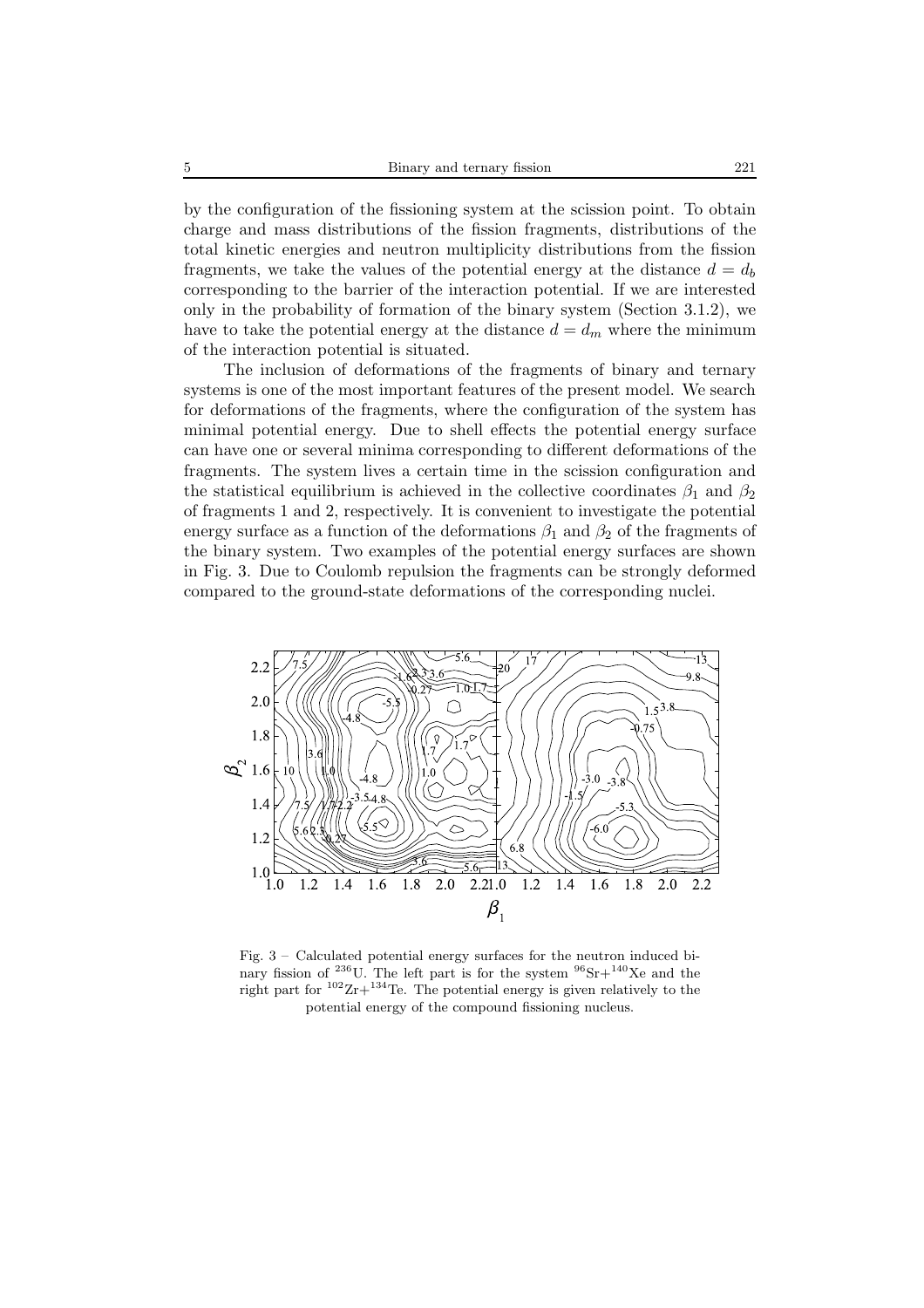### 2.2. TERNARY SYSTEM

For the description of ternary fission we developed a model similar to the DNS model for binary fission. The ternary system near scission is modeled by three co-axial ellipsoids: two heavy fragments 1 and 2, and the light fragment 3 between them (Fig. 4). The parameters of the system are the masses, charges and deformations of the three fragments and the distances  $d_1$  and  $d_2$  between the fragments. The potential energy of the ternary system, consisting of the fragments with  $(Z_1, A_1)$ ,  $(Z_2, A_2)$  and  $(Z_3, A_3)$ , is defined analogously to the binary case as follows

$$
U(\{A_i, Z_i, \beta_i, d_i\}, L) = U_1^{LD}(A_1, Z_1, \beta_1) + \delta U_1^{sh}(A_1, Z_1, \beta_1)
$$
  
+
$$
U_2^{LD}(A_2, Z_2, \beta_2) + \delta U_2^{sh}(A_2, Z_2, \beta_2) + U_3(A_3, Z_3)
$$
  
+
$$
V^{int}(\{A_i, Z_i, \beta_i, d_i\}) + V^{rot}(\{A_i, Z_i, \beta_i, d_i\}, L),
$$
 (2)

with

$$
V^{int}(\lbrace A_{i}, Z_{i}, \beta_{i}, d_{i} \rbrace) =
$$
  
=  $V_{12}^{C}(A_{1}, Z_{1}, A_{2}, Z_{2}, \beta_{1}, \beta_{2}, d_{1} + d_{2}) + V_{12}^{N}(A_{1}, Z_{1}, A_{2}, Z_{2}, \beta_{1}, \beta_{2}, d_{1} + d_{2})$   
+  $V_{13}^{C}(A_{1}, Z_{1}, A_{3}, Z_{3}, \beta_{1}, \beta_{3}, d_{1}) + V_{13}^{N}(A_{1}, Z_{1}, A_{3}, Z_{3}, \beta_{1}, \beta_{3}, d_{1})$   
+  $V_{23}^{C}(A_{2}, Z_{2}, A_{3}, Z_{3}, \beta_{2}, \beta_{3}, d_{2}) + V_{23}^{N}(A_{2}, Z_{2}, A_{3}, Z_{3}, \beta_{2}, \beta_{3}, d_{2}).$  (3)

We consider only a light third fragment up to oxygen. Hence, the third fragment is stiff and its potential energy  $U_3$  is taken at the fixed deformation of the ground state of the nucleus with  $(A_3, Z_3)$ . The parameters of radii  $r_0$  (in fm) are set to 1.03 for <sup>4</sup>He, 1.12 for  $8,10\text{Be}$ , and 1.15 for other nuclei.



Fig. 4 – Schematic picture of the ternary system with the parameters describing its geometry (the parameters of the third particle are not shown).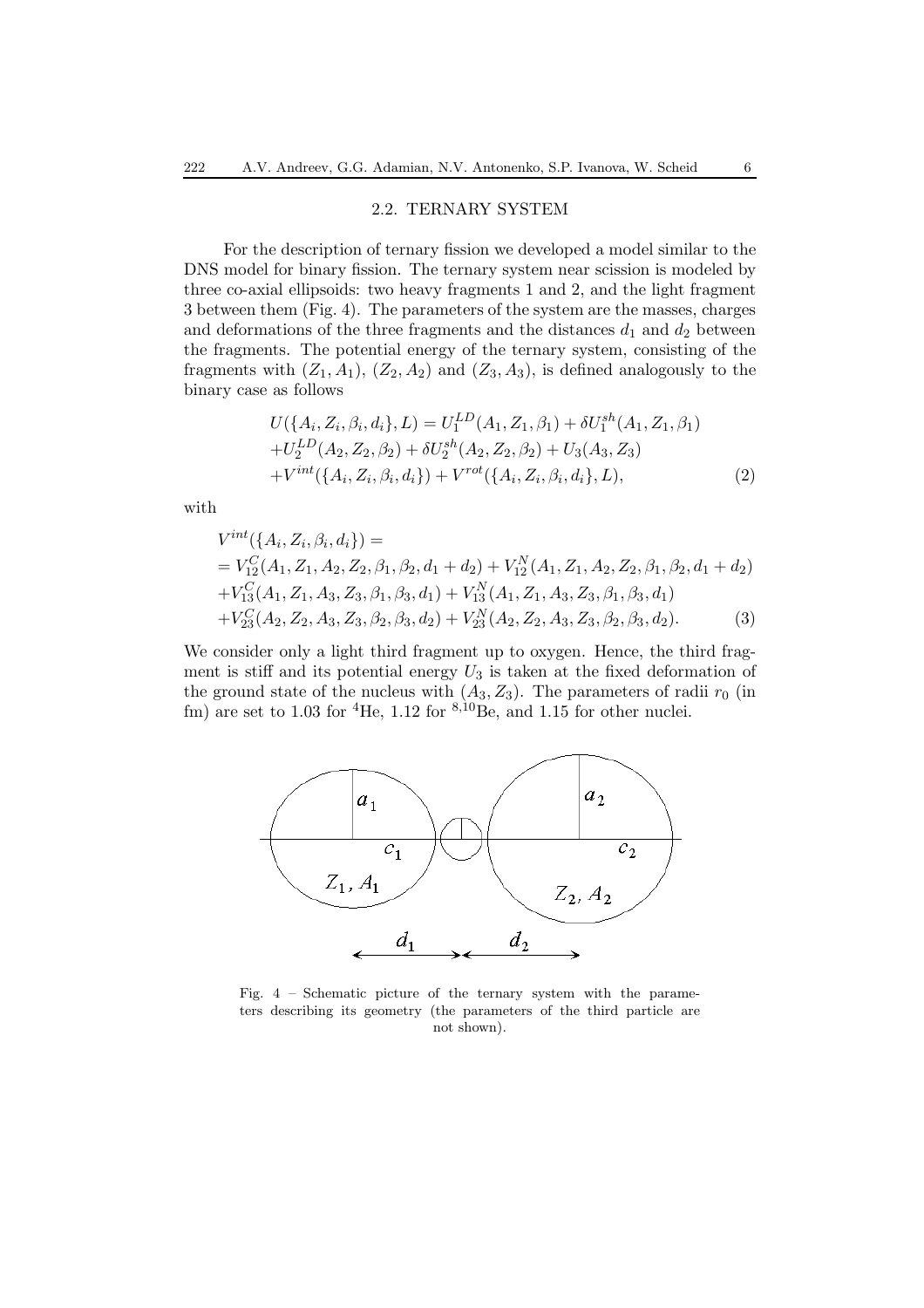At fixed deformations of the fragments the interaction potential is a function of two distances  $d_1$  and  $d_2$ . The potential is the sum of three Coulomb and three nuclear interactions in the three pairs of the fragments. The term  $V_{12}^N$  is negligible because the overlapping of the nuclear densities of the fragments 1 and 2 is small. At fixed deformations of the fragments the interaction potential has a minimum as a function of  $d_1$  and  $d_2$  near to the touching distances. Like in the binary case we need to calculate the potential energies for the distances  $d_1$  and  $d_2$  corresponding to the barrier of the interaction potential. The height of the barrier is about 1 MeV and depends on the particular way from the minimum to the barrier in the  $(d_1, d_2)$ -space. But this dependence is small. For the calculations we chose the relation  $A_1d_1 = A_2d_2$ , corresponding to the case when the third particle stays at rest in the center-of-mass coordinate system.

Since the deformation of the third fragment is fixed, the potential energy surface can be drawn for the ternary system as a function of  $\beta_1$  and  $\beta_2$ analogously to the binary case. In ternary systems the distance between the heavy fragments is larger than in the binary ones and, therefore, the Coulomb interaction is smaller. Hence, the deformations of the fragments in ternary systems are, in general, smaller than those in binary systems.

## 3. **RESULTS OF THE CALCULATIONS**

#### 3.1. RELATIVE CHARGE DISTRIBUTIONS

## 3.1.1. **Binary fission**

The statistical approach allows us to calculate the yields of different binary system configurations by using the potential energy of the system at the scission point. The probability of formation of the system with mass and charge numbers of the fragments  $(A_1, Z_1)$  and  $(A_2, Z_2)$  at some deformations  $\beta_1$  and  $\beta_2$  is proportional to the Boltzmann factor

$$
w(A_1, Z_1, \beta_1, A_2, Z_2, \beta_2, E^*) \propto \exp\left[-\frac{U(A_1, Z_1, \beta_1, A_2, Z_2, \beta_2, E^*)}{T}\right],
$$
 (4)

where  $T$  is the temperature of the system. It depends on the excitation energy and can be estimated by using the expression  $T = (E^*/a)^{1/2}$ , where a is the level density parameter. For the present calculations we chose the value  $a = A/12$  MeV<sup>-1</sup> which was used for the description of fusion [34]. The excitation energy is calculated as the initial one of the fissioning nucleus plus the difference between the potential energy of the fissioning compound nucleus and the potential energy of the system at the scission point. For the calculation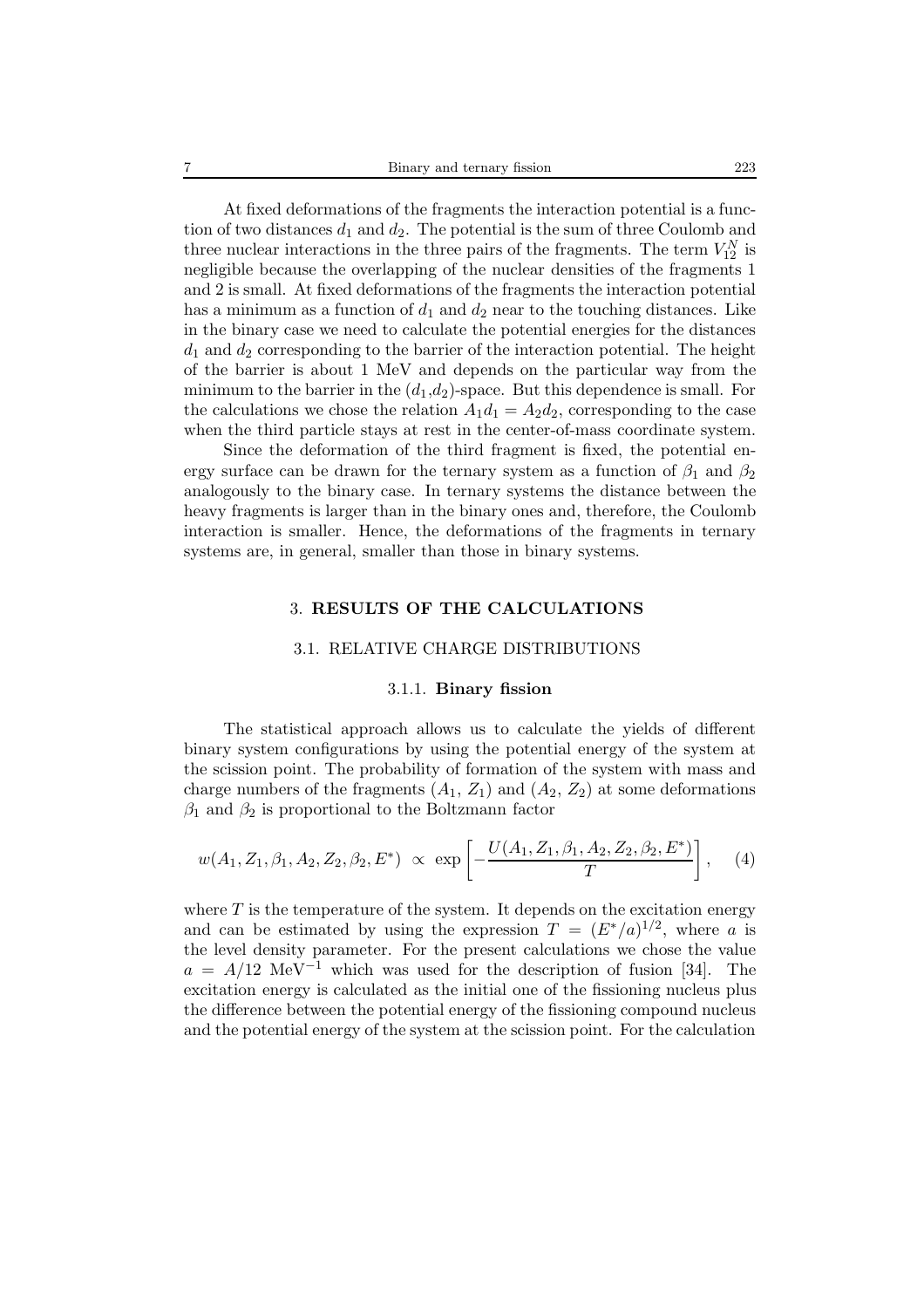of the temperature of the system the value of excitation energy is taken in the deepest minimum of the potential energy surface.

If one needs to calculate the relative yield of a certain system regardless of the deformation parameters, this probability should be integrated over the deformations:

$$
Y(A_1, Z_1, A_2, Z_2, E^*) = Y_0 \iint \exp\left[-\frac{U(A_1, Z_1, \beta_1, A_2, Z_2, \beta_2, E^*)}{T}\right] d\beta_1 d\beta_2, (5)
$$

where  $Y_0$  is the normalization factor. It should be noted that the statistical approach does not allow to calculate the absolute values of the yields; one just obtains the relative yields of the systems. Since the temperatures of the systems considered here are about 1 MeV, only deformations near to the minima give significant contributions to the probabilities and yields.

In order to obtain the charge distributions one has to sum the expression  $(5)$  over the mass number  $A_1$  of the fragments

$$
Y(Z_1) = Y_0 \sum_{A_1} \int \int \exp\left[-\frac{U(A_1, Z_1, \beta_1, A_2, Z_2, \beta_2, E^*)}{T}\right] d\beta_1 d\beta_2.
$$
 (6)



Fig. 5 – Comparison of calculated and experimental charge number distributions for neutron induced fission of  $^{236}$ U and  $^{240}$ Pu, and spontaneous fission of  $^{252}$ Cf. The experimental data are taken from Refs. [6], [8], and [10], respectively. The yields are normalized to unity.

In Fig. 5 we compare the experimental [6, 8, 10] and calculated charge distributions. The agreement is good for spontaneous fission of <sup>252</sup>Cf and neutron induced fission of  $^{240}$ Pu. In the case of  $^{236}$ U the calculated charge number distribution appears to be shifted by two units relative to the experiment [6] towards the symmetrical charge division. The calculated distribution has a maximum at Zr, while the experimental one at Sr. But in the experiment [35] the yield has its maximum for Zr nuclides.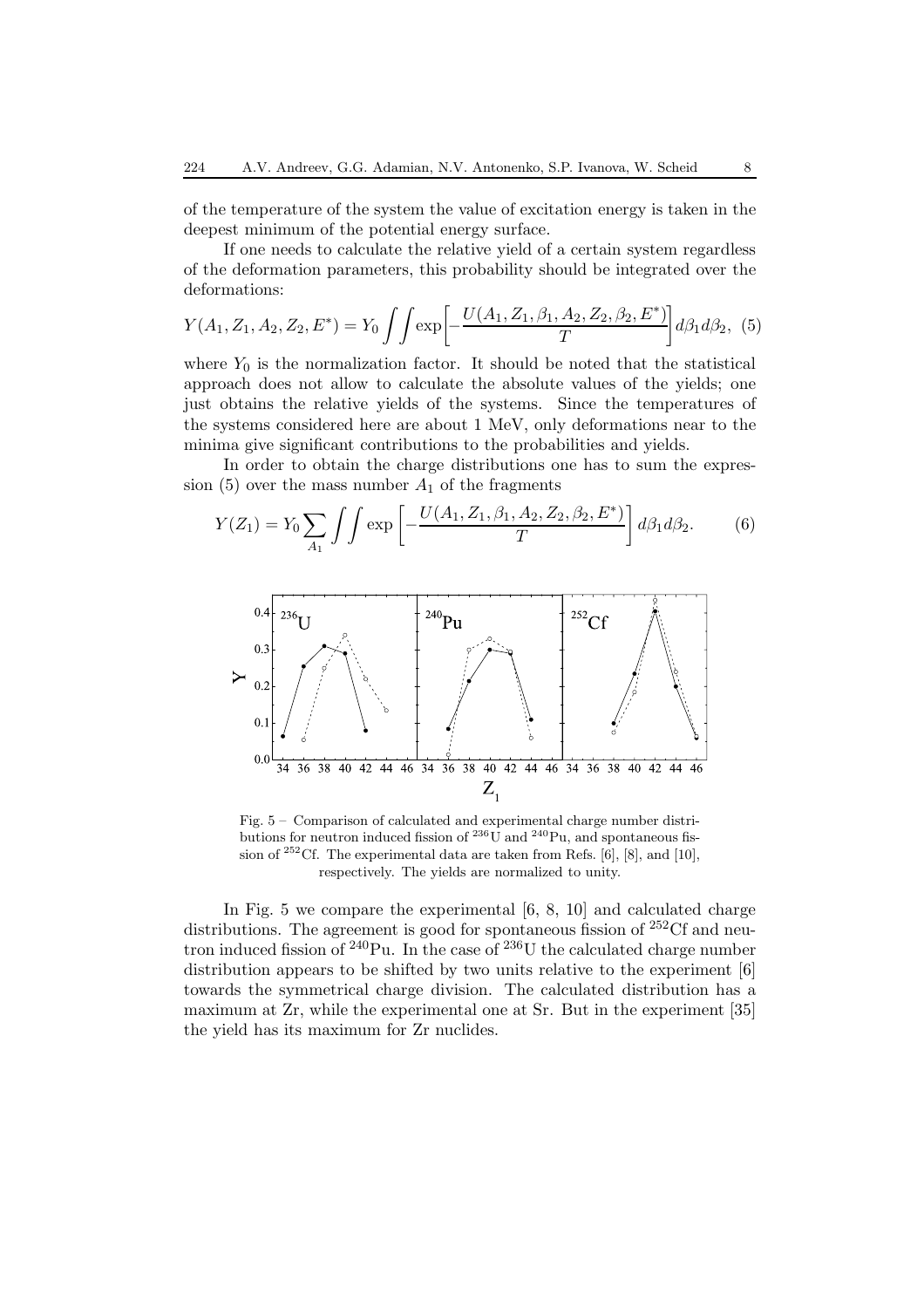#### 3.1.2. **Ternary fission**

The calculations show that the potential energies of ternary systems in actinides are about 20 MeV lower than in binary systems. If one assumes a direct formation of the ternary system which competes with the formation of the binary system, then ternary fission would have a larger yield than binary fission. Since this contradicts the experimental results, the ternary system is not directly formed. We assume that the binary system is formed first, and then the ternary system follows by extracting the light charged particle (LCP) into the region between the two heavy fragments. The LCP is built up from one or several alpha-particles and neutrons. Then the ternary system decays. In this picture the charge distribution for ternary fission is strongly ruled by the one for binary fission. Such relationships between binary and ternary charge distributions are found in the experiment [16].

Using the statistical approach, one can estimate the relative yields of ternary systems with a given LCP with  $(Z_3, A_3)$ . First, the relative probability for the formation of the binary system containing the fragments with  $(Z_1^b, A_1^b)$ and  $(Z_2^b, A_2^b)$  is calculated as follows:

$$
Y_b(A_1^b, Z_1^b) = Y_b^0 \iint \exp(-U_b(A_1^b, Z_1^b, \beta_1, A_2^b, Z_2^b, \beta_2, E^*)/T) d\beta_1 d\beta_2, \tag{7}
$$

where  $Y_b^0$  is the normalization factor and  $U_b$  the potential energy of the binary system at the minimum at  $d = d_m$ . The sums  $A_1^b + A_2^b$  and  $Z_1^b + Z_2^b$  are equal to the mass and charge numbers of the fissioning nucleus, respectively. Then, from each binary system several ternary systems with different charge and mass asymmetries can be formed by extracting one or several alpha-particles plus several neutrons from one or both fragments. The formation of the third particle between the two heavy fragments in the region of their interaction is more preferable than in any other place because such a co-axial configuration has the minimal potential energy.

Examples of the formation of ternary systems from binary ones are listed in Table 1 for  $252 \text{Cf}$ . The system with the same charge asymmetry can be formed from several different binary systems. For each binary system and a certain LCP, the relative probabilities for the ternary systems are calculated:

$$
Y_t(A_1, Z_1, A_3, Z_3, A_1^b, Z_1^b) = Y_t^0(A_3, Z_3, A_1^b, Z_1^b) \times
$$
  
 
$$
\times \iint \exp(-U(A_1, Z_1, \beta_1, A_2, Z_2, \beta_2, A_3, Z_3, E^*)/T) d\beta_1 d\beta_2,
$$
 (8)

where  $Y_t^0(Z_3, A_3, Z_1^b, A_1^b)$  is the normalization factor. The potential energies correspond to the barriers of the interaction potential because the yields for ternary fission are of interest. To find the yield of decay of a certain ternary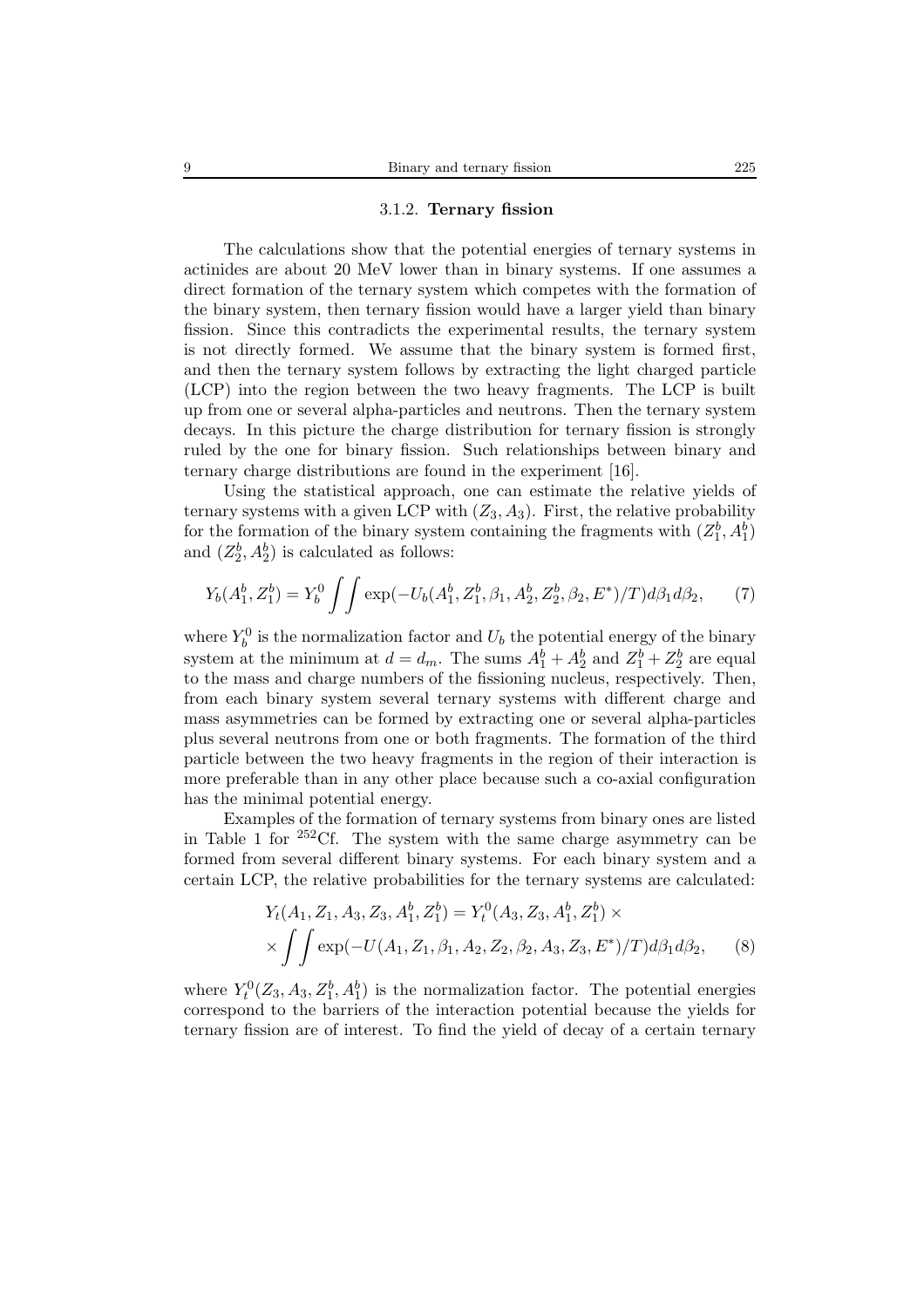system formed from a certain binary system, one should multiply the corresponding probabilities:  $Y_b(Z_1^b, A_1^b) \times Y_t(Z_1, A_1, Z_3, A_3, Z_1^b, A_1^b)$ . Finally, the yields are summed for the systems with the same charge asymmetries and the same LCP, and then the charge distribution is obtained:

$$
Y(Z_1, A_3, Z_3) = \sum_{A_1^b, Z_1^b, A_1} Y_b(A_1^b, Z_1^b) \times Y_t(A_1, Z_1, A_3, Z_3, A_1^b, Z_1^b). \tag{9}
$$

The normalization factors in (7) and (8) are chosen so that the binary yields as well as the yields of ternary systems from a certain binary system are normalized to unity. Hence, the obtained charge distribution  $Y$  is normalized to unity. The probability of formation of the alpha-particle from the heavy fragment is practically the same for all the heavy fragments considered in the present work (see [36]) and does not influence the relative yields.

#### *Table 1*

Examples of formation of ternary systems from binary ones in <sup>4</sup>He- and  $10B$ e-accompanied spontaneous ternary fission of  $252 \text{C}$ f

| Binary system | Ternary system                                                           | Ternary system                                                                                           |
|---------------|--------------------------------------------------------------------------|----------------------------------------------------------------------------------------------------------|
| $1022r+150Ce$ | $^{98}Sr+^{4}He+^{150}Ce$                                                | $^{92}$ Kr+ $^{10}$ Be+ $^{150}$ Ce                                                                      |
|               | $^{102}Zr+^{4}He+^{146}Ba$                                               | $98Sr+10Be+144Ba$<br>$1022r+10Be+140Xe$                                                                  |
| $106Mo+146Ba$ | $^{102}Zr+^{4}He+^{146}Ba$<br>$^{106}{\rm Mo+}^4{\rm He+}^{142}{\rm Xe}$ | $^{96}Sr+^{10}Be+^{146}Ba$<br>$1022r+10Be+140Xe$<br>$^{106}\text{Mo} + ^{10}\text{Be} + ^{136}\text{Te}$ |

The results of the calculations for the spontaneous fission of  $^{252}$ Cf in comparison with the experimental data are shown in Fig. 6. Since the binary system Mo+Ba has the largest yield and the potential energy of the ternary system  $Mo+{}^{4}He+Xe$  is smaller than for  $Zr+{}^{4}\text{He}+Ba$ , the ternary charge distribution with the LCP <sup>4</sup>He has a maximum at Mo. This is in agreement with the data of Ref. [37], where  $Y(\text{Mo}+{}^4\text{He}+\text{Xe})/Y(\text{Zr}+{}^4\text{He}+\text{Ba})=1.6$ . However, in the recent processing of the experimental data [16] the LCP <sup>4</sup>He seems to be extracted with a larger preference from the light fragment and the distribution has a maximum at Zr. The width of the distribution seems to be well reproduced in the present calculations.

For the LCP <sup>10</sup>Be, the maxima of the experimental and calculated distributions coincide. It should be mentioned that the distribution has a larger width than in the case of  ${}^{4}$ He. For the  ${}^{14}$ C-accompanied ternary fission, the calculated and experimental maxima again coincide, but the calculated yield at  $Z_1 = 36$  is smaller than in the experiment. The width of the distribution is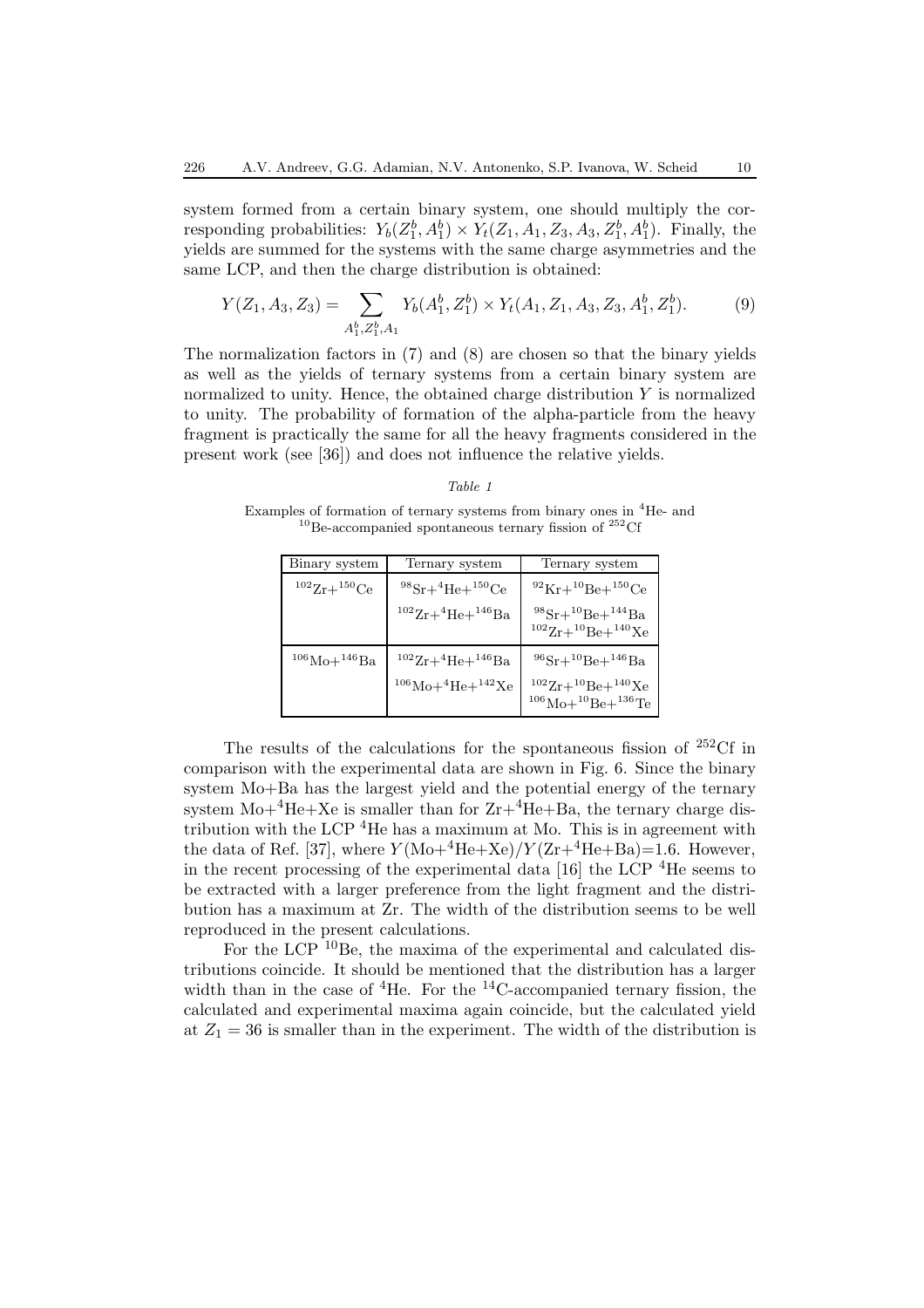larger than in the case of <sup>10</sup>Be-accompanied ternary fission. We also present the calculated charge distribution for ternary fission with the LCP  $^{20}O$  in Fig. 6. The tendency of the increase of the width of the charge distribution with the charge of the LCP can be easily explained. If the LCP is heavier and consists of several alpha-particles, then one can form more ternary systems with different charge asymmetries from one binary system.



Fig. 6 – Charge distributions in spontaneous ternary fission of  $^{252}\mathrm{Cf}$ accompanied by the indicated LCPs. The calculated and experimental [16] points are shown by open and closed circles, respectively, connected by straight lines.

# 3.2. TOTAL KINETIC ENERGY OF THE FISSION FRAGMENTS

The kinetic energy of the fission fragments is an important characteristic. For binary fission we suppose that all the interaction energy of the system at scission transforms after fission into kinetic energy of the fragments:

$$
TKE = V^{C, int} + V^{N, int}, \tag{10}
$$

where TKE is the total kinetic energy of the fragments. In the statistical approach the mean total kinetic energy of the fragments for the fission of a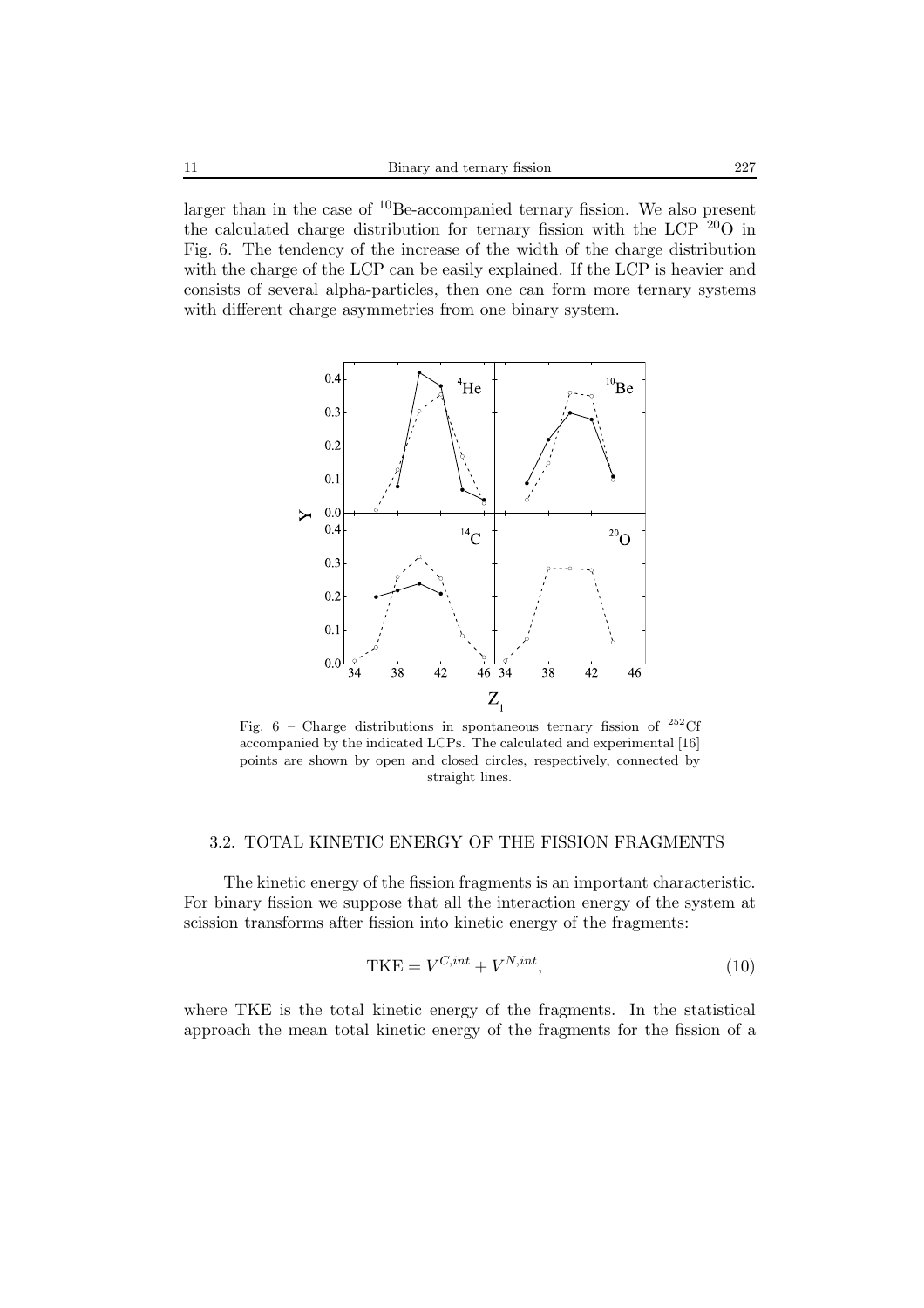particular binary system can be calculated using the following expression:

$$
\langle \text{TKE} \rangle (A_1, Z_1, A_2, Z_2) =
$$
  
= 
$$
\frac{\int \int \text{TKE}(\{A_i, Z_i, \beta_i\}) \exp[-U(\{A_i, Z_i, \beta_i\})/T] d\beta_1 d\beta_2}{\int \int \exp[-U(\{A_i, Z_i, \beta_i\})/T] d\beta_1 d\beta_2}.
$$
 (11)

It is interesting to describe theoretically the experimental TKE-mass distributions which are the mean TKE of fission fragments as a function of mass number of one of the fragments, e.g.  $A_1$ . To obtain the TKE-mass distribution we sum over the charge number of this fragment as follows:

$$
\langle \text{TKE} \rangle \left( A_1 \right) = \sum_{Z_1} \langle \text{TKE} \rangle \left( A_1, Z_1, A_2, Z_2 \right). \tag{12}
$$



Fig. 7 – Calculated and experimental  $[5-8]$   $\langle \text{TKE} \rangle$  as a function of  $A_1$  for neutron-induced fission of  $^{234,236}$ U and  $^{240}$ Pu. The points are connected by lines to guide the eye.

The experimentally determined fission fragments are those after neutron evaporation. The calculated quantities, however, are the primary mass and energy distributions of the fission fragments before the prompt neutron emission. In order to reconstruct the pre-neutron yield, a Monte-Carlo simulation was done in Ref. [6]. The emission of one neutron changes the kinetic energy by about 1 MeV [9]. Since for <sup>234</sup>U, <sup>240</sup>Pu and <sup>250</sup>Cf the pre-neutron yields are not presented in Refs. [5, 8, 9], the difference between the pre- and post-neutron TKEs at the same  $A_1$ , presented for <sup>236</sup>U fission in Ref. [6], is added to the measured post-neutron TKE. Thus, the TKEs of primary fission fragments are 1–3 MeV larger than those after neutron emission and these corrected experimental values are compared with the calculated results in Fig. 7 and Table 2.

For ternary systems we calculated the total kinetic energy of the heavy fragments taking its value equal to the interaction energy at the scission point. The kinetic energy of the third particle was not taken into account here. To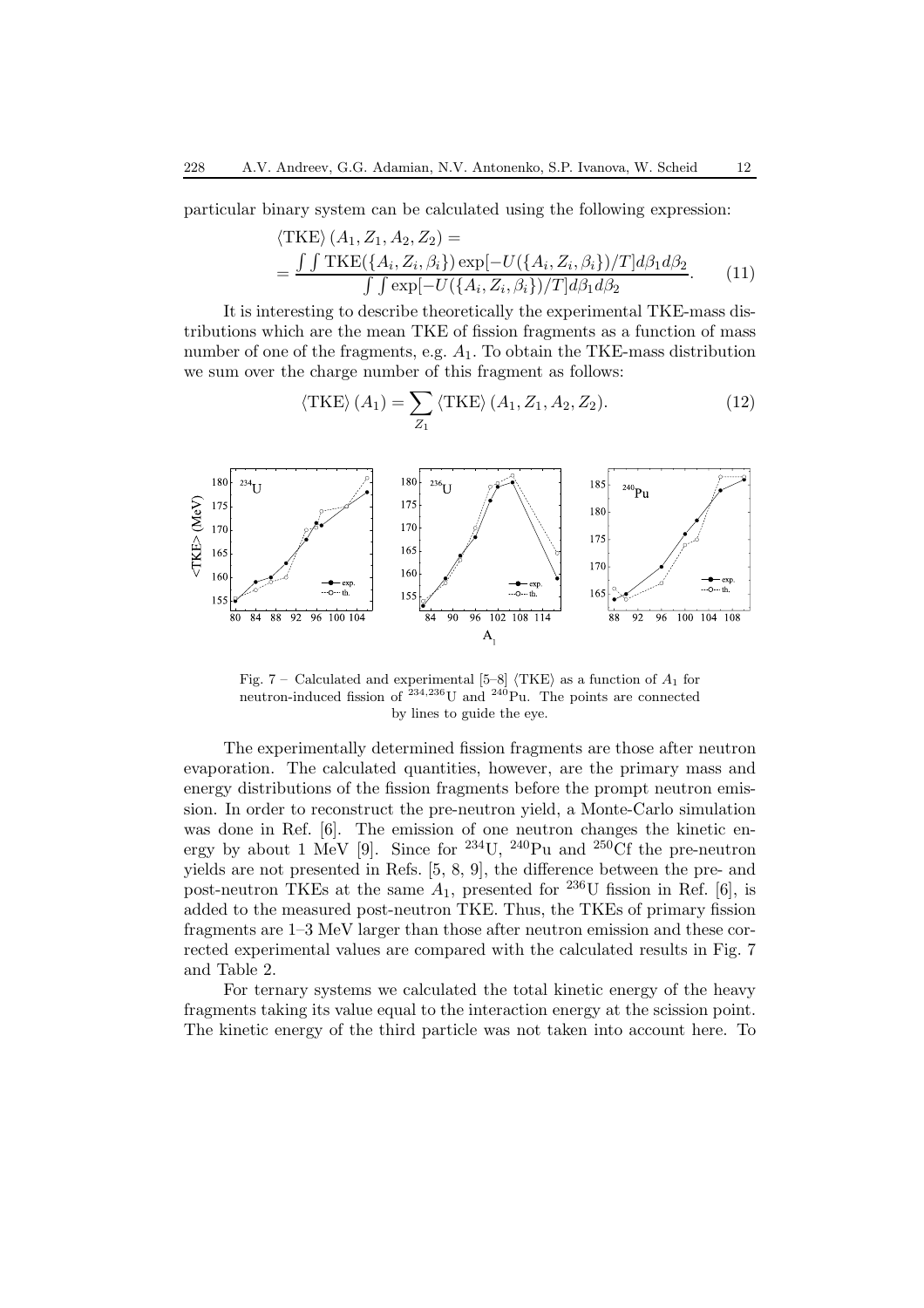| Fragmentation                                                         | $\overline{\langle\text{TKE}\rangle_{exp}}$ | $\overline{\langle\text{TKE}\rangle}_{th}$ |
|-----------------------------------------------------------------------|---------------------------------------------|--------------------------------------------|
| $1^{232} \text{Th} \rightarrow 9^8 \text{Sr} + 1^{34} \text{Te}$      | 168                                         | 174                                        |
| $^{232}Th \rightarrow ^{88}Se + ^{144}Ba$                             | 158                                         | 153.5                                      |
| <sup>232</sup> Th $\rightarrow$ <sup>114</sup> Ru + <sup>118</sup> Pd | 153                                         | 159                                        |
| $^{250}\text{Cf} \rightarrow ^{74}\text{Zn} + ^{176}\text{Er}$        | 159                                         | 164.5                                      |
| $^{250}\text{Cf} \rightarrow ^{80}\text{Ge} + ^{170}\text{Dy}$        | 164                                         | 169                                        |
| $^{250}\text{Cf} \rightarrow ^{88}\text{Kr} + ^{162}\text{Sm}$        | 170.5                                       | 177.5                                      |
| $^{252}$ Cf $\rightarrow$ $^{102}Zr + ^{150}Ce$                       | 183                                         | 179                                        |
| $^{252}$ Cf $\rightarrow$ $^{106}$ Mo + $^{146}$ Ba                   | 189                                         | 190                                        |
| ${}^{252}\text{Cf} \rightarrow {}^{112}\text{Ru} + {}^{140}\text{Xe}$ | 193                                         | 195                                        |
| $^{252}$ Cf $\rightarrow$ $^{118}$ Pd + $^{134}$ Te                   | 200                                         | 198                                        |
| $^{252}$ Cf $\rightarrow$ $^{124}$ Cd + $^{128}$ Sn                   | 192                                         | 198                                        |
| $^{252}$ Cf $\rightarrow$ $^{74}$ Ni + $^{178}$ Yb                    |                                             | 159                                        |
| $^{258}$ Fm $\rightarrow$ $^{126}$ Sn + $^{132}$ Sn                   | 230                                         | 229                                        |
| $^{258}\text{Fm} \rightarrow ^{126}\text{Cd} + ^{132}\text{Te}$       | 205                                         | 198                                        |
| ${}^{258}\text{No} \rightarrow {}^{126}\text{Cd} + {}^{132}\text{Xe}$ | 204                                         | 200.5                                      |

Comparison of the experimental  $(exp)$  [9–14] and calculated  $(th)$  mean TKE of pairs of fission fragments (in MeV)

*Table 2*



Fig. 8 – Calculated and experimental [39]  $\langle TKE \rangle$  of the heavy fragments as a function of  $A_1$  for spontaneous <sup>4</sup>He-accompanied fission of <sup>252</sup>Cf. The shown points are connected by lines to guide the eye. For fixed  $A_1$ , the most probable charge splitting was found by minimizing the total energy with respect to  $Z_1$ .

overcome the Coulomb barrier the third particle should have the kinetic energy already at scission. The mechanism of alpha-particle emission is a subject of dynamical trajectory calculations [38] and will not be discussed here. Fig. 8 shows the comparison of the calculated and experimental [39] mean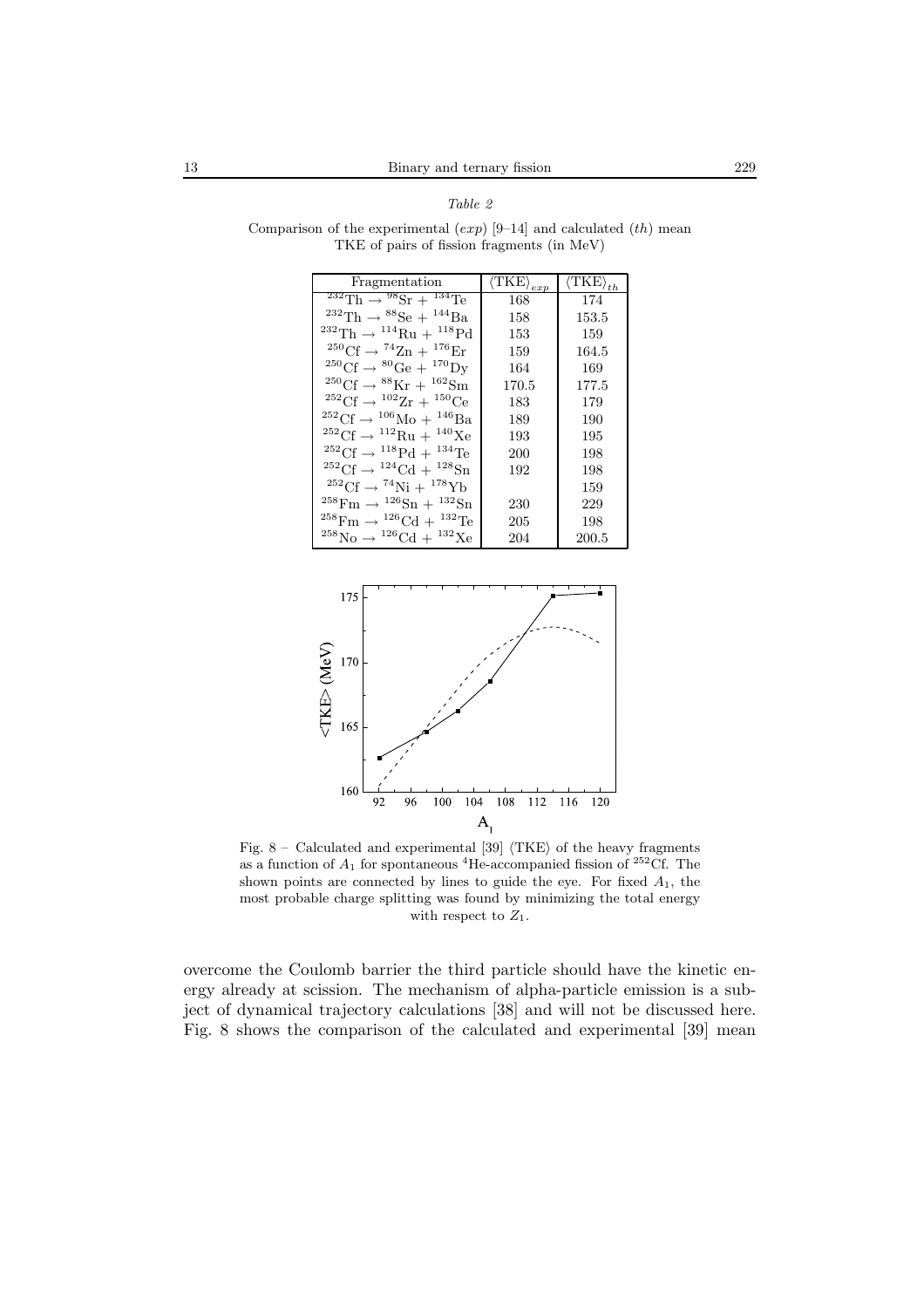total kinetic energy of the heavy fragments in the spontaneous ternary alphaaccompanied fission of <sup>252</sup>Cf.

#### 3.3. NEUTRON MULTIPLICITY DISTRIBUTION

Due to the excitation energy, the fission fragment can evaporate several neutrons after fission. The system at scission has the intrinsic excitation energy  $E^*$ . In the case of binary fission this energy is assumed to be divided between the fragments proportional to their level densities. Since the fragments are deformed at scission, the relaxation of the deformations to the groundstate values takes place after fission and the energies  $E_i^{def}$  of deformations are transformed into the intrinsic excitation energies  $E_i^*$  of the fragments.

$$
E_i^* = E^* \frac{a_i}{a_1 + a_2} + E_i^{def}, \tag{13}
$$

where  $a_1$  and  $a_2$  are the level density parameters of the nuclei which are expressed by the following formula [40]

$$
a_i = \tilde{a}_i(A_i) \left( 1 + \frac{1 - \exp\{-(E - E_c)/E_D\}}{E - E_c} \delta U_i^{sh} \right). \tag{14}
$$

Here, the parameters  $\tilde{a}_i(A_i)$  are taken proportional to  $A_i$ , and  $E_c$  is the energy of condensation which reduces the ground state energy of a Fermi gas by 2 MeV.

To calculate the neutron multiplicity distribution, the following expression is used:

$$
\langle \nu_i \rangle = \frac{E_i^*}{B_{n_i} + 2T_i},\tag{15}
$$

where  $B_{n_i}$  is the energy of separation of the neutron and  $T_i$  is the temperature of the fragment,  $T_i = (E_i^*/a_i)^{1/2}$ . For small excitation energies,  $B_{n_i}$  is taken as the separation energy of the first neutron. In the case of high excitations,  $B_{n_i}$  is assumed as the average over the separation energy of the first and second neutron. The term  $2T_i$  is included to describe the kinetic energy of the evaporated neutron [41].

The calculated neutron multiplicity from individual fragments in binary fission of <sup>252</sup>Cf is compared with the experimental data in Fig. 9. Since the mean kinetic energies of the fission fragments are well described with the approach presented, the calculated excitation energies of the fragments as well as the neutron multiplicities are in good agreement with the experiment [15].

Neutron multiplicity calculations for ternary fission are similar to binary ones. The excitation energy of the LCP is assumed to be small. To overcome the Coulomb barrier, the LCP obtains the energy  $E^{LCP}$  in the considered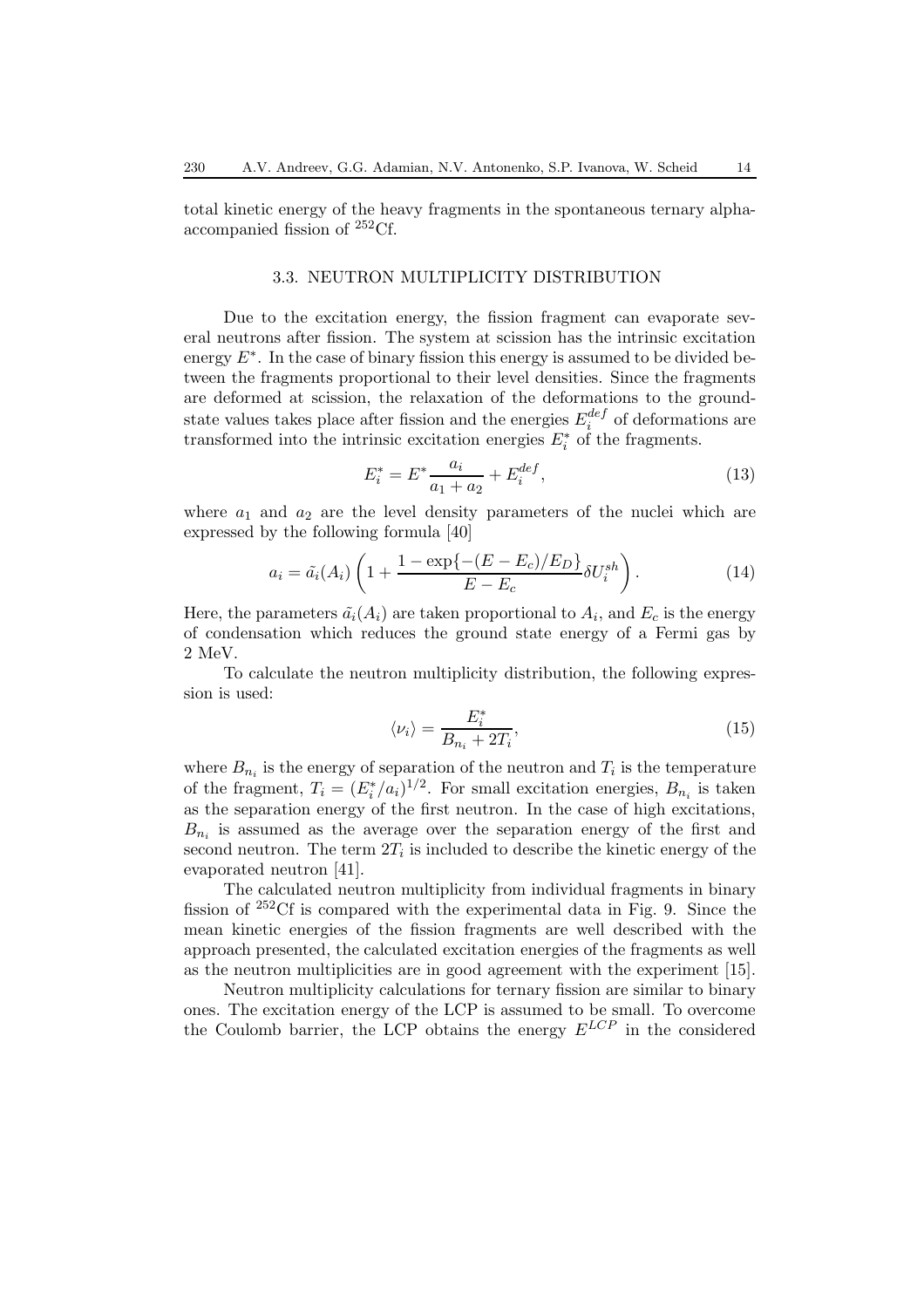scission configurations. Therefore, the intrinsic excitation energy of the ith heavy primary fragment  $(i = 1, 2)$  of the ternary fission is

$$
E_i^* = (E^* - E^{LCP}) \frac{a_i}{a_1 + a_2} + E_i^{def}.
$$
 (16)

To calculate the neutron multiplicity distribution, the same expression (15) as for the binary case is used.



Fig. 9 – Neutron multiplicity of the fission fragments in the spontaneous binary (upper part),  ${}^{4}$ He- (middle part) and  ${}^{10}$ Be-accompanied (lower part) ternary fission of  $252 \text{ C}$ f as a function of the fragment mass number  $A_1$ . The experimental data [15] are shown by closed circles. The results, calculated with excitation energies  $E_1^*$  and  $E_2^*$  from Eq. (16) and with  $E_1^* \rightarrow E_1^* - 2$  MeV and  $E_2^* \rightarrow E_2^* + 2$  MeV for <sup>4</sup>He-accompanied fission, are presented by open circles and triangles, respectively.

In alpha-accompanied ternary fission, the TKE of the heavy fragments, which is equal to the interaction energy  $V^{int}$  at scission, is in good agreement with the experimental values as shown in Fig. 8. The alpha-particle obtains a kinetic energy  $E^{LCP}$  of about 16 MeV from the excitation energy to overcome the Coulomb barrier (this fact follows from dynamical calculations [38]). The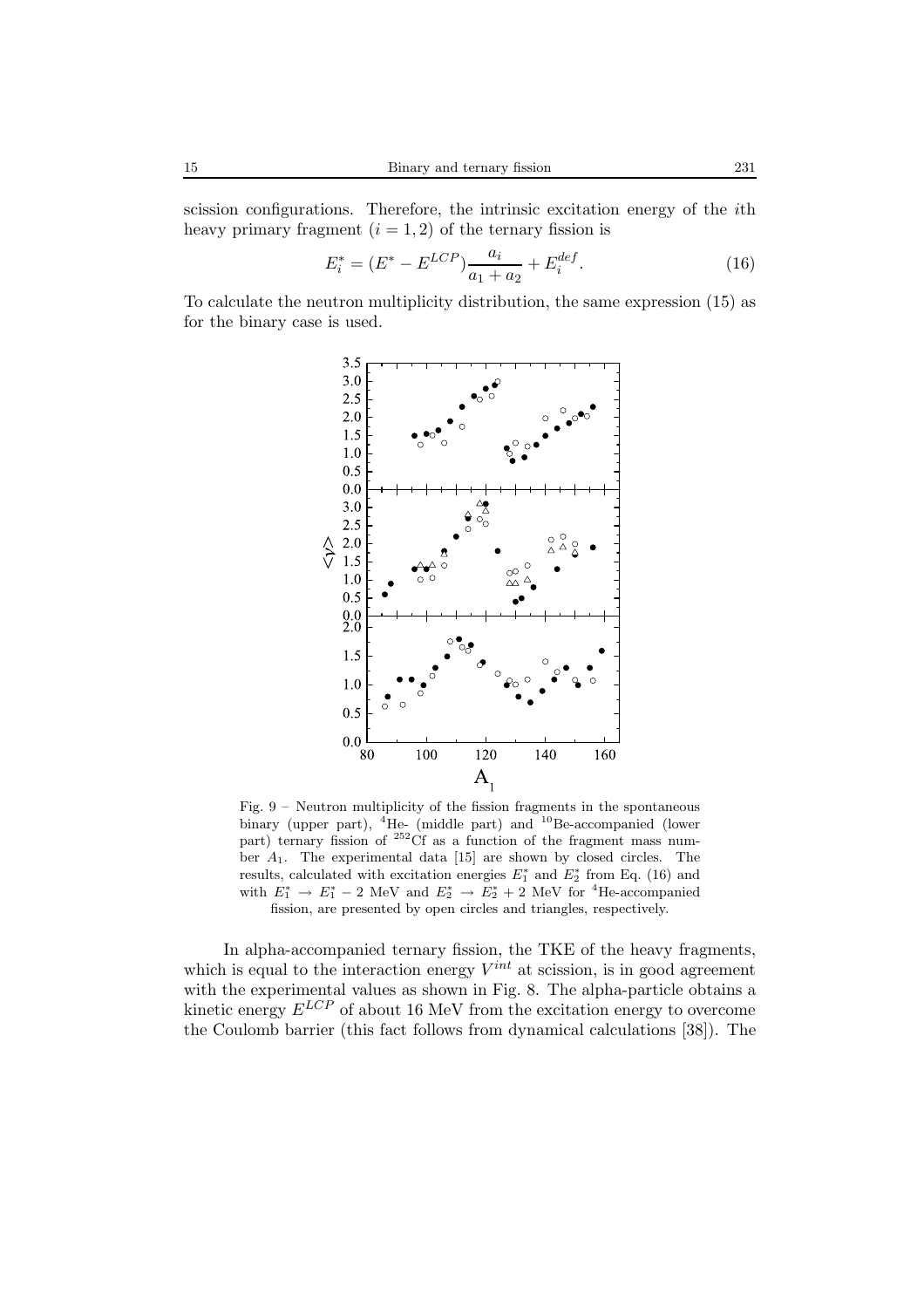calculated number of neutrons emitted from the fission fragments in spontaneous alpha-accompanied ternary fission of <sup>252</sup>Cf is compared with experimental data [15] in Fig. 9. The results obtained with  $E_1^*$  and  $E_2^*$  from Eq. (16) do not so well agree with the experiment as with  $E_1^* \rightarrow E_1^* - 2$  MeV and  $E_2^* \to E_2^* + 2 \text{ MeV}$ , but are still satisfactory.

For  $^{10}$ Be-accompanied fission, the mean kinetic energy of  $^{10}$ Be is about 18 MeV [15, 16]. But in Ref. [15] the neutron multiplicities were measured with the low energy cut-off for  ${}^{10}$ Be of 26 MeV. Therefore, for comparison with the data [15]  $E^{LCP} = 26$  MeV was taken, and we deal with data on the neutron multiplicity only for a part of  ${}^{10}$ Be-accompanied fission. Note that for  ${}^{4}$ He the cut-off is smaller than the mean kinetic energy of  ${}^{4}$ He. Again Eqs. (14) and (16) were used in the calculation of  $E_i^*$  ( $i = 1, 2$ ). The comparison of the calculations with the experiment is presented in Fig. 9. As in binary fission, the dependence of  $\nu(A_1)$  in ternary fission looks like a "saw-tooth" curve. For <sup>4</sup>He and <sup>10</sup>Be as LCPs, the values of  $\nu(A_1)$  are almost the same in the vicinity of  $A_1 = 132$ , indicating the importance of the shell structure at  $Z = 50$  and  $N = 82$ . The present model also predicts the same "saw-tooth" curves for heavier LCPs. The quite good description of neutron multiplicities results from the possibility of the present approach to determine the excitation energies of fission fragments, as well as their kinetic energies.

# 4. **SUMMARY**

In the present work a scission-point model for the description of binary and ternary heavy nuclear fission is developed. Based on calculations of the potential energy of the fissioning system at the scission point the statistical approach reproduces the mass, charge and kinetic energy distributions for binary and ternary fission, and the neutron multiplicity distribution from fission fragments.

In binary fission the nucleus at scission is described within the dinuclear system model, which allows to set the mass and charge numbers of the fragments independently as well as their deformations. The dependence of the shell effects on deformations of the fragments plays an important role in the calculation of fission characteristics. With the potential energy of different scission configurations, we proposed a method to calculate the mass and charge distributions. The calculated results of charge distributions agree well with the experimental data. The total kinetic energy (TKE) of the fragments is assumed as the value of the interaction potential at the scission point. The experimental dependence of the mean TKE of the fission fragments on the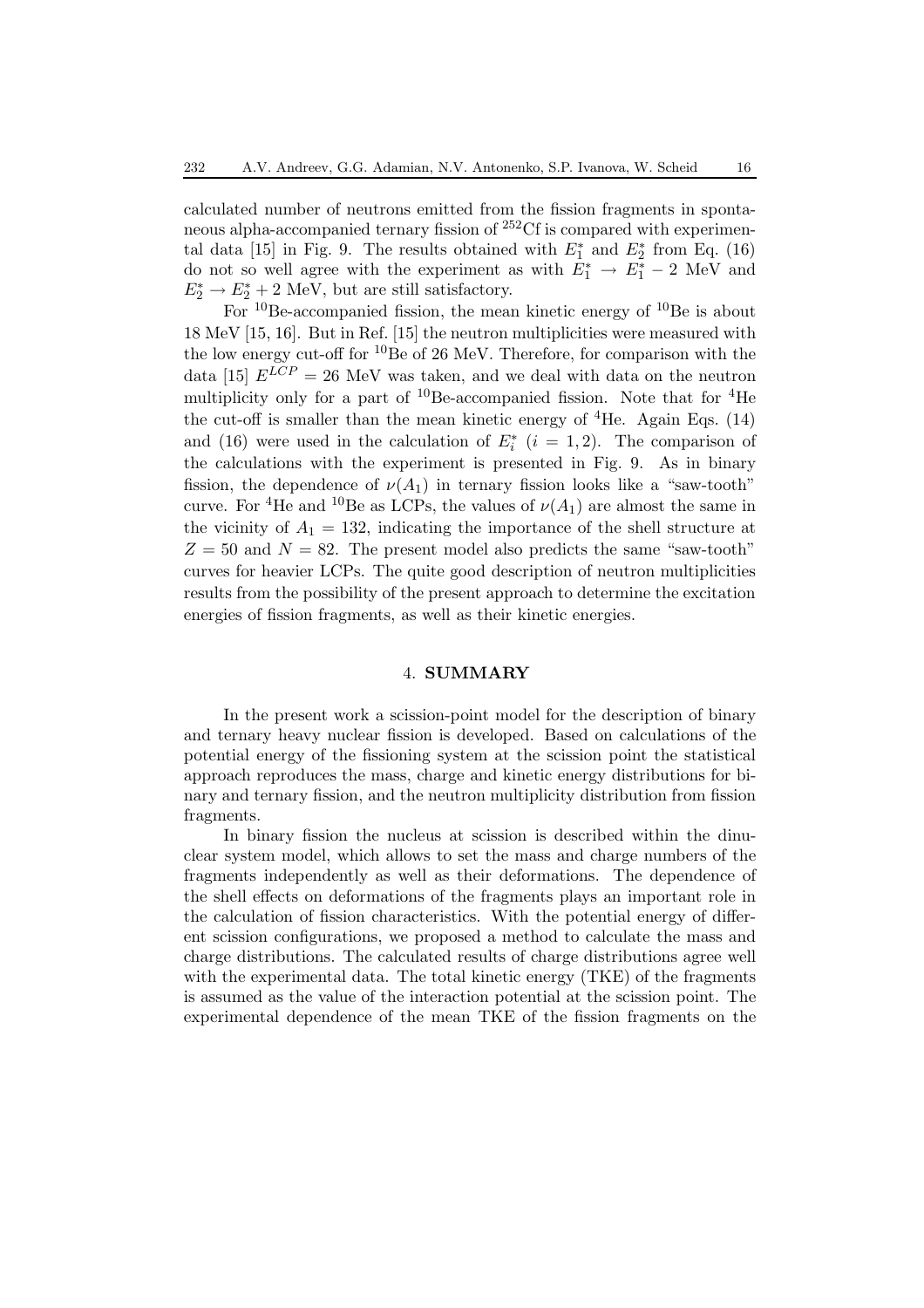mass of the light fragment is well reproduced. By using the calculated excitation energies the number of neutrons emitted from each fission fragment is obtained. The dependence of the number of neutrons on the fragment mass is in a good agreement with the experimental data.

For ternary fission we developed a model analogous to the scission-point model of binary fission. The ternary fission is considered as a two-step process. In the first step the binary system is formed, in the second step the third light charged particle (LCP) originates from one or several alpha-particles and neutrons in the region of interaction between the two binary fragments. The potential energy for the ternary scission configuration is calculated analogously as in the binary case. Using the values of the energies of ternary scission configurations we obtained the probabilities for the formation of ternary systems from different binary ones. Taking into account the probabilities for the formation of binary systems we calculated the charge distributions of ternary systems for the spontaneous ternary fission of <sup>252</sup>Cf accompanied by the LCPs  ${}^{4}$ He,  ${}^{10}$ Be,  ${}^{14}$ C, and  ${}^{20}$ O. The results are in agreement with the experimental data. The kinetic energy of heavy fragments as well as the neutron multiplicity distributions are also well reproduced.

*Acknowledgements.* This work was supported by DFG (Bonn), RFBR (Moscow) and Volkswagen-Stiftung (Hannover).

### REFERENCES

- 1. D.N. Poenaru, R.A. Gherghescu and W. Greiner, in *Proc. Int. Workshop on New Applications of Nuclear Fission*, Bucharest, 2003, Eds. A.C. Mueller, M. Mirea, and L. Tassan-Got, World Scientific, Singapore, 2004, p. 1.
- 2. A. Sandulescu, D.N. Poenaru, and W. Greiner, Sov. J. Part. Nucl., **11**, 528 (1980).
- 3. B.D. Wilkins, E. P. Steinberg, and R.R. Chasman, Phys. Rev., C **14**, 1832 (1976).
- 4. V.V. Volkov, Izv. Akad. Nauk SSSR, Ser. Fiz., **50**, 1879 (1986); V.V. Volkov, *Deeply Inelastic Nuclear Reactions*, Energoatomizdat, Moscow, 1982.
- 5. U. Quade *et al.*, Nucl. Phys., A **487**, 1 (1988).
- 6. W. Lang, H.G. Clerc, H. Wohlfarth, H. Schrader, and K. H. Schmidt, Nucl. Phys., A **345**, 34 (1980).
- 7. F.J. Hambsch, H.H. Knitter, C. Budtz-Jorgensen, and J.P. Theobald, Nucl. Phys., A **491**, 56 (1989).
- 8. C. Schmitt *et al.*, Nucl. Phys., A **430**, 21 (1984).
- 9. R. Hentzschel, H.R. Faust, H.O. Denschlag, B.D. Wilkins, and J. Gindler, Nucl. Phys., A **571**, 427 (1994).
- 10. G.M. Ter-Akopian *et al.*, Phys. Rev., C **55**, 1146 (1997).
- 11. C. Budtz-Jorgensen and H.H. Knitter, Nucl. Phys., A **490**, 307 (1988); A **491**, 56 (1989).
- 12. G. Barreau *et al.*, Nucl. Phys., A **432**, 411 (1985).
- 13. M. Piessens, E. Jacobs, S. Pomme, and D. de Frenne, Nucl. Phys., A **556**, 88 (1993).